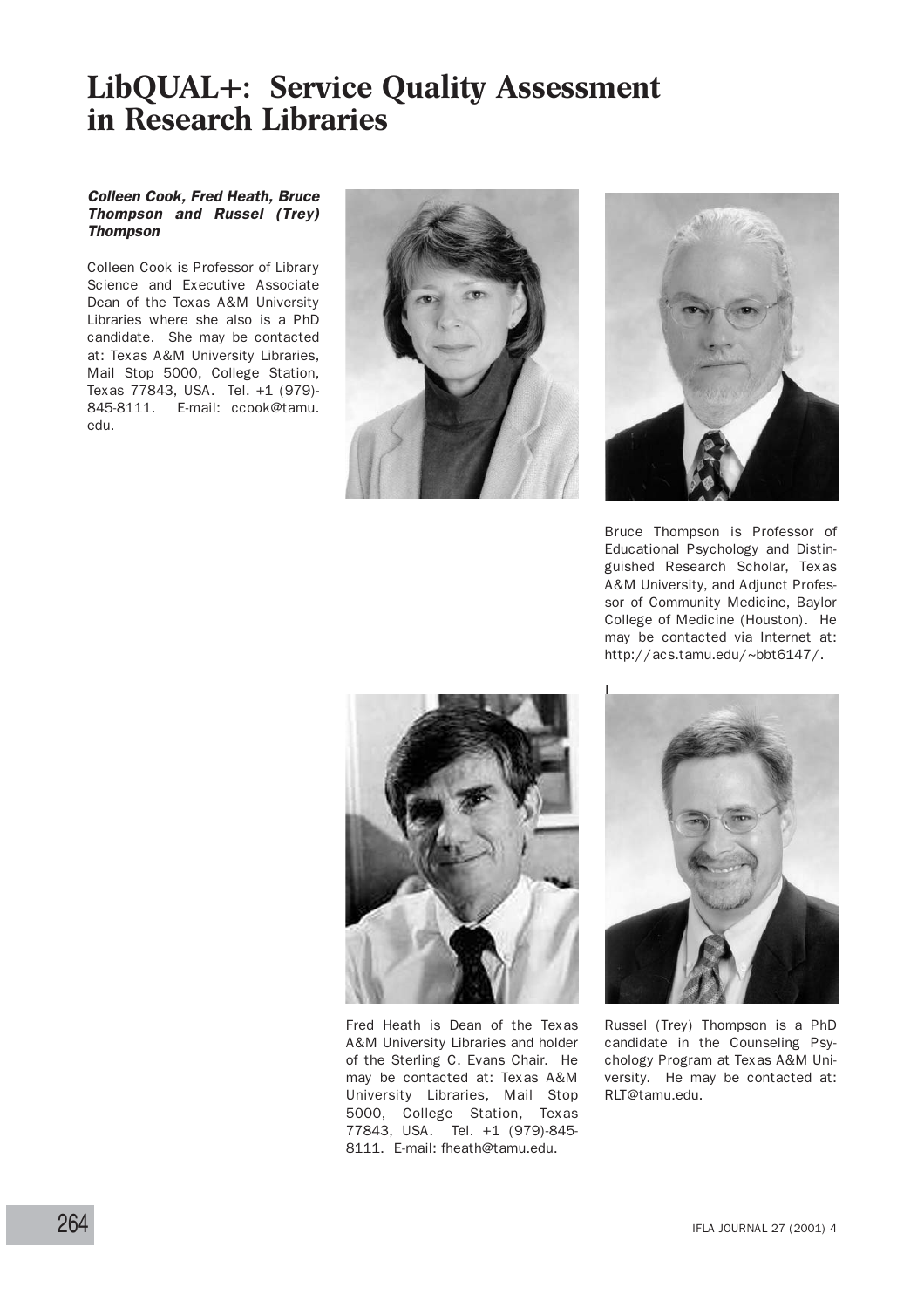#### **Introduction**

In October 1999, the Association of Research Libraries (ARL) approved a membership-centered effort to develop a new tool that would enable research libraries to measure service quality delivery to their constituents. The initiative was in response to rising demands for accountability in the public service sectors generally and to the Association's New Measures Program specifically. The New Measures effort represents a collective determination on the part of membership to move beyond the input measures that undergird the *ARL Index* and the accompanying comprehensive statistical database, the most assessment metric heretofore available. [The preceding article by Martha Kyrillidou has already provided information on the ARL role, examples of LibQUAL data input forms, and web site references.]

This new instrument, trademarked by the Association of Research Libraries under the name LibQUAL+, traces its origins to service marketing research and the pioneering work of Berry, Parasuraman and Zeithaml. Their SERVQUAL protocol has been accepted as a standard of service quality assessment in the business world since the mid-1980s. LibQUAL+ is a derivative of that protocol, rigorously re-grounded through both qualitative and quantitative means for the research library sector in North America. It undertakes to measure library users' perceptions of service quality and identifies gaps between desired, perceived, and minimum expectations of service. The project will continue as a research and development endeavor based at ARL in collaboration with the Texas A&M University Libraries through 2003, by which time LibQUAL+ will evolve into an ongoing service quality assessment program at ARL. Adhering to its SERVQUAL origins, LibQUAL+ proceeds from the same principle: "…only customers judge quality; all other judgments are essentially irrelevant." Given that perspective, it should be remembered that there are many ways of assessing an organization. A. Parasuraman identifies at least eleven ways, including transactional surveys; mystery shopping; new, declining and lost customer surveys; focus group interviews; customer advisory panels; service reviews; customer complaint, comment, and inquiry capture; total market surveys; employee field reporting; employee surveys, and service operating data capture. An organization should effectively employ multiple assessment methods in order to ensure effective service quality delivery. At least three assessment methods, including total market surveys are considered essential. LibQUAL+ is designed as a total market survey. Slowly, other instruments are being developed for libraries. The transactional survey model being developed by Danuta Nitecki and Peter Hernon, recently tested at Yale, is a promising entry in the field.

## **The Dimensions of LibQUAL+**

LibQUAL+ is an effective total market survey for the research library context that assesses service quality across several dimensions. Figure 1 below provides a graphic summary of the dimensions LibQUAL+ assesses in its current iteration. These dimensions have been identified through interviews conducted with sixty-eight faculty, graduate students and undergraduates at ten participating institutions.

*Affect of Service* essentially collapses three of the service dimensions identified by SERVQUAL into one:

- ·• *Assurance,* the knowledge and courtesy of employees and their ability to convey confidence and trust;
- *Empathy*, the caring, individualized attention provided to customers by employees; and
- *Responsiveness,* the ready willingness to help customers and provide prompt service.

*Reliability,* or the ability to perform promised or expected services dependably and accurately, was found through qualitative assessment to be as important in the library environment as it was in previous sectors assessed by SERVQUAL.

*Library as Place* is reflective of a concept transcending the SERVQUAL *Tangibles* dimension. The original concept had defined rather traditionally the appearance of physical facilities, equipment, personnel and communication materials. The concept of Library as Place assesses the ability to meet community requirements for utilitarian space for study, collaboration, or rendezvous, oftentimes especially important for undergrad-



**Figure 1: Dimensions of Library Service Quality**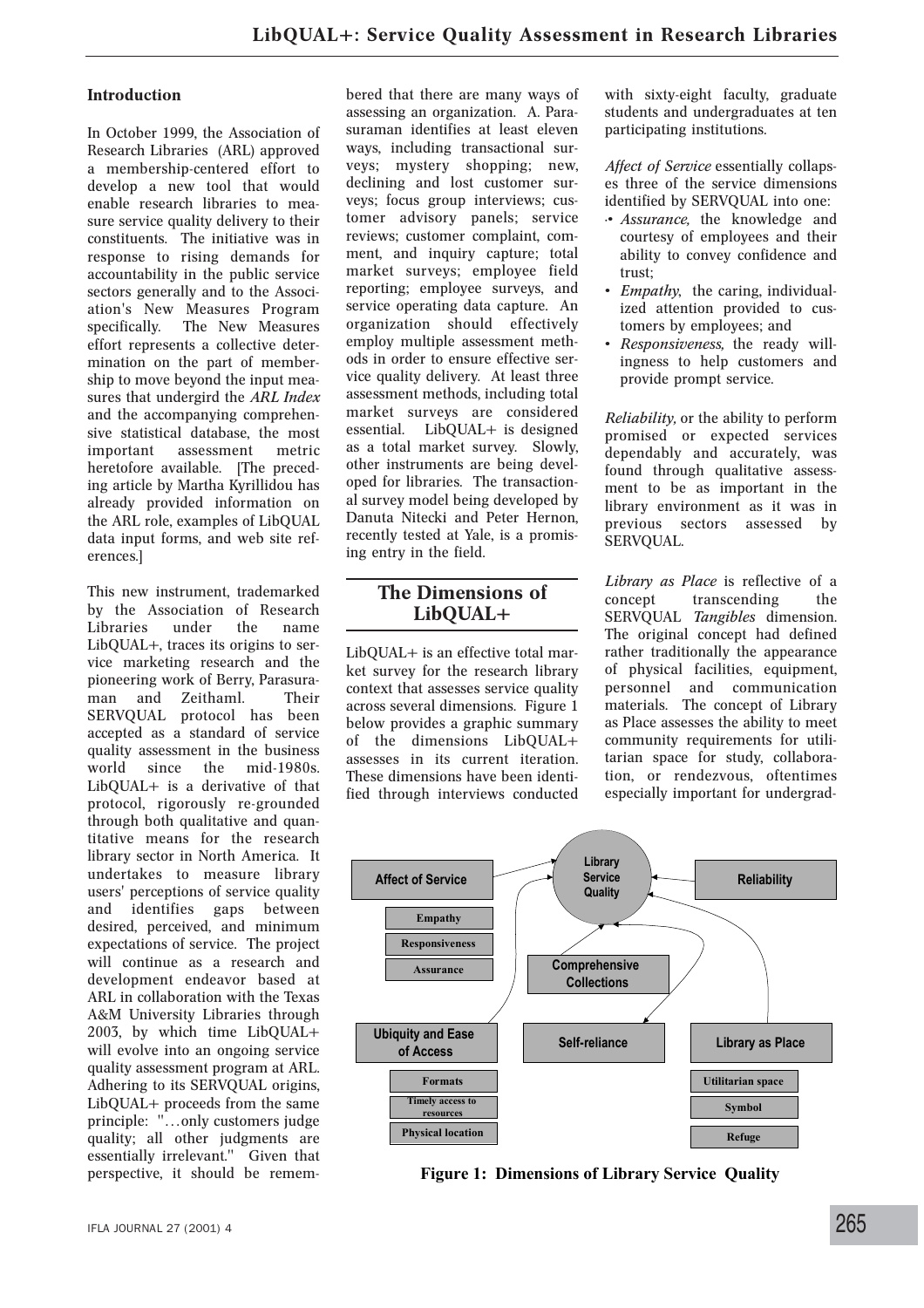uates whose options are more limited than graduate students and faculty. However, the qualitative process also revealed that Library as Place was sometimes valued as a contemplative environment where the essential work of scholarship and creativity could take place. For that reason, interviews revealed that some valued the availability of aesthetically pleasing library space as emblematic affirmation of the centrality of the life of the mind in the university setting.

*Access to Information* was another dimension surfaced through the<br>interview process. Access was interview process. ensured through the provision of *comprehensive collections* at the local level, collections sufficient to attract scholars and sustain graduate study. Increasingly, however, the emphasis is on *ubiquity of access* or the provision by all means possible of barrier-free access to information at the time of need. In that context, *information format* begins to lose its relevance. A rich array of full-text deliverable to the desktop, strong local collections available in easy-to-reach physical locations, and timely access to distant resources through effective document delivery are all components to the Access to Information Dimension.

Each of these dimensions was tested and retrieved during the first iteration of the pilot survey, administered during Spring 2000 to twelve participating research libraries. The results of that iteration were reported at the IFLA conference in Jerusalem in August 2000, as well as elsewhere in the literature.

Not tested during the initial pilot phase was the concept of *selfreliance.* The interviews with users of research library collections undergraduates, graduate students, and faculty alike - captured a desire to be self-reliant and confident in navigating the library. Self-reliant information-seeking behavior is achieved in many ways, but from the interviews two methods dominated responses. Self-reliant users are forged formally through bibliographic instruction or informally through mentoring relationships and through simple trial and error. Although inefficient, independent trial and error seems to be the most commonly followed strategy. In the second iteration of the LibQUAL+ pilot, now underway, the ability of the research library to foster selfreliant information-seeking behavior through instruction, mentoring, signage and other means is being assessed as a component of service quality.

## **The Applications of LibQUAL**

Information obtained from the LibQUAL+ total market survey can be useful to the library administrator at several levels. First of all, the carefully grounded questions that comprise the survey yield data of sufficient granularity to be of considerable local use. Because each question is administered across three scales, of *minimum, desired,* and *perceived* performance, it is possible to derive rich information. With responses measured on a 9 point scale, a *zone of tolerance* or acceptable performance is established with the minimum scores describing the lower acceptable level and desired scores setting the upper boundary. Optimally, perceived performance scores would float comfortably within this zone of tolerance, the closer to the desired boundary the better. It can be a simple matter mathematically to derive *gap scores* or deficits



*Figure 2. LibQUAL+ Summary Aggregate*

*Note:* An aggregate average of minimum + desired scores for each of the Lib-QUAL+ questions is plotted on the x-axis. Aggregate gap scores (Perceived - Minimum Expectations) are plotted on the y-axis. Thus the higher the x-axis score, the more important a quality represented by a question was considered by respondents. The higher the score on the y-axis, the better the perceived performance on that question. It is noteworthy then, that the data suggests a trend that those questions deemed most significant to respondents generally received relatively lower ratings. The outliers are particularly interesting. Two Access to Collections issues were considered very important to users by virtue of their high x-axis score, and received negative gap scores meaning that perceptions fell lower than minimum expectations. In contrast, a tangibles question concerning the personal appearance of library employees was considered least important to users and received the highest gap score.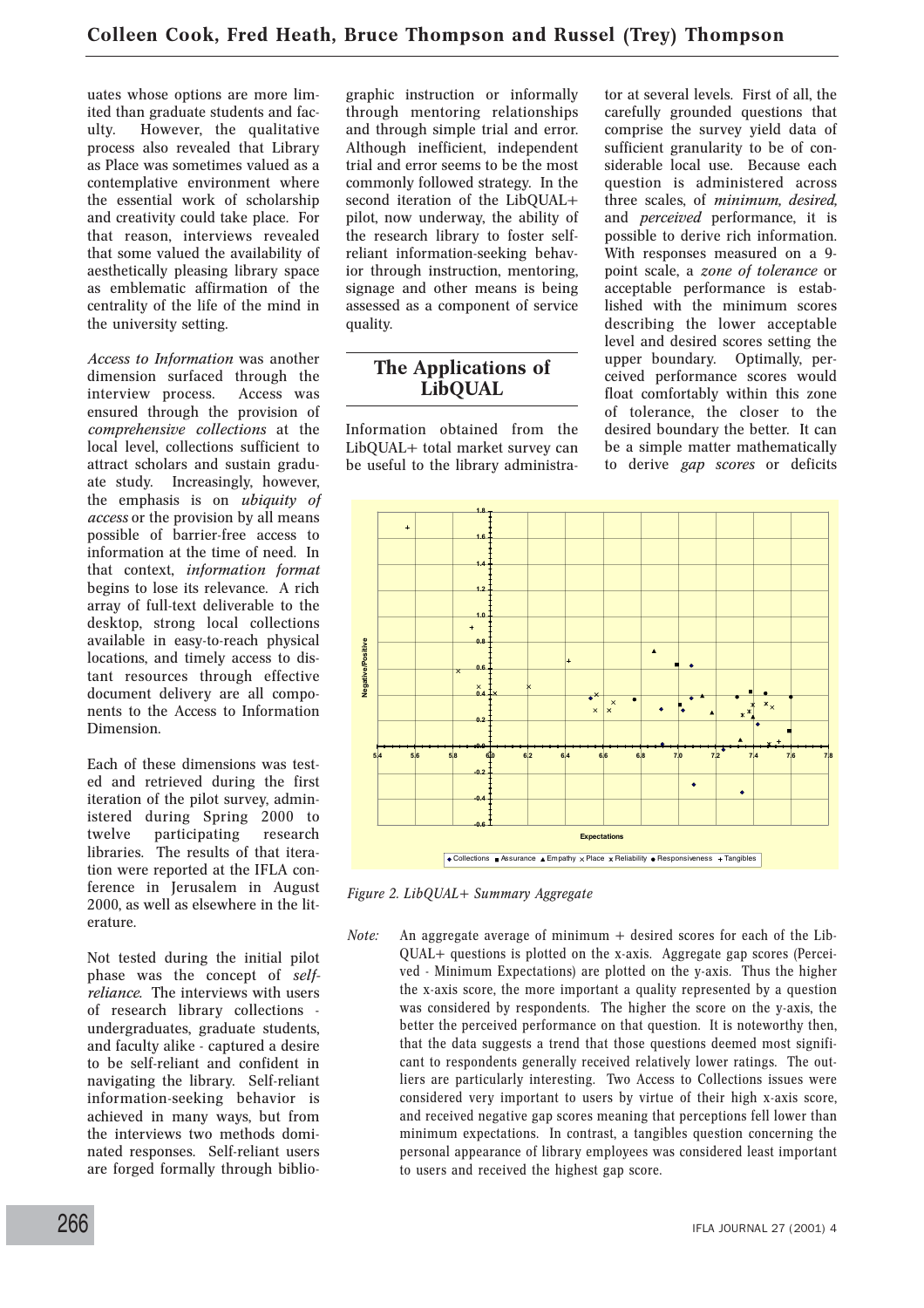where perceived performance falls below acceptable norms. LibQUAL+ allows administrators to discern deficits in service performance across dimensions and allocate resources to identify the causes of lagging performance and to correct them. Periodic administration of LibQUAL+, biennially for example, permits administrators to watch for falling trajectories and develop intervention strategies *before* performance levels fall outside the zone of tolerance.

Secondly, it is possible to obtain normative data across a cohort group from multiple perspectives, e.g. by individual question or from first or higher order factor. Factor analysis from the first pilot study has shown that various dimensions or factors are correlated and aggregate at the second-order level into a single over-arching perception factor of *service quality*. In order to fully understand user perceptions it is necessary to derive both the dimension scores and the higher order score. Such normative information might enable library administrators to place local data in context. For example, as Figure 2 indicates, two *Collections* or *Access to Information* issues earned negative gap scores (see the lower right quadrant) across all twelve participating institutions in the initial pilot. Normative data permits each institution to place its performance in the context of the entire cohort.

Equally importantly, LibQUAL+ abets the New Measures goal of surfacing best practices in librarianship. For each dimension, it is possible to identify the normative performances of each of the libraries in a cohort. Problems in the Affective Dimension, for example, might indicate issues with staff training or development. As focus groups and other measures of institutional assessment are being undertaken locally to understand causality, it may also be desirable to visit members of the cohort who have demonstrated stronger performance on that dimension in order to learn from their example.

Additionally, LibQUAL+ is an effective response to the growing pressures for accountability. In the United States all institutions of higher education are assessed by Regional accrediting societies. Those in Texas are evaluated by SACS, the Southern Association of Colleges and Schools, Commission on Colleges. It is the largest of the US regional accrediting societies and their procedures are similar to other regionals. Criteria are shifting quickly from quantitative indices to requirements for ongoing self-assessments of institutional effectiveness. Historically, standards are driven by a series of MUST statements in the Criteria for Accreditation. (The process is undergoing transformation, but this aspect will survive in some form.) Section 5 of the *SACS Criteria for Accreditation* treats Educational Support Services, and the majority of the MUST statements relate to libraries. The following statement is relevant here:

The library and other learning resources **must** be evaluated regularly and systematically to ensure that they are meeting the needs of their users and are supporting the programs and purposes of the institution.

An ongoing biennial program of web-based assessment through LibQUAL+ represents a painless, effective and inexpensive response to these requirements. Without doubt similar accountability issues are encountered by most of the IFLA membership.

# **Phase II**

The first round of the LibQUAL+ pilot involved twelve research libraries selected from among thirty North America universities that volunteered for the effort. The second round was launched in 2001 with more than forty participants from Canada and the United States. The majority of the universities are again ARL libraries, but eleven non-ARL organizations (other types of research libraries and some smaller institutions) are included. The reasons for this are explained in the FIPSE section below.

In January-February 2001 the survey was reformatted to accommodate the findings of the first iteration and to test additional constructs. The instrument remains a web-based, three-scale survey designed to be administered to a random sample of users at each university. In order to test new constructs, the number of questions was expanded from approximately forty to approximately sixty. The survey was administered in Spring 2001 to selected respondents at the fortythree participating sites. When the survey was shut down in early May, over 34,000 had responded to the survey, and some six million data points relating to library service quality have been obtained. In early summer the data was analyzed and the preliminary results will be presented to the participants at the annual meeting of the American Library Association in June 2001. In August, a more in-depth look at the results will be presented at the 4th Northumbria Conference in Pittsburgh, Pennsylvania. The largescale administration has served to demonstrate the efficacy of largescale administration over the web, and the huge database should provide psychometrically sound observations about library service quality and should permit thorough assessment of demographically-based differences in user perceptions.

# **FIPSE**

There are even more far-reaching plans ahead for LibQUAL+. In September 2000, the Association of Research Libraries (ARL) was awarded a USD 500,000 grant by the United States Department of Education's Fund for the Improvement of Postsecondary Education (FIPSE) to develop tools for and establish a service quality assessment program not only for research libraries, but for post-secondary education generally. The goals of the project include:

- development of tools and protocols for evaluating library service quality
- development of effective webbased delivery mechanisms